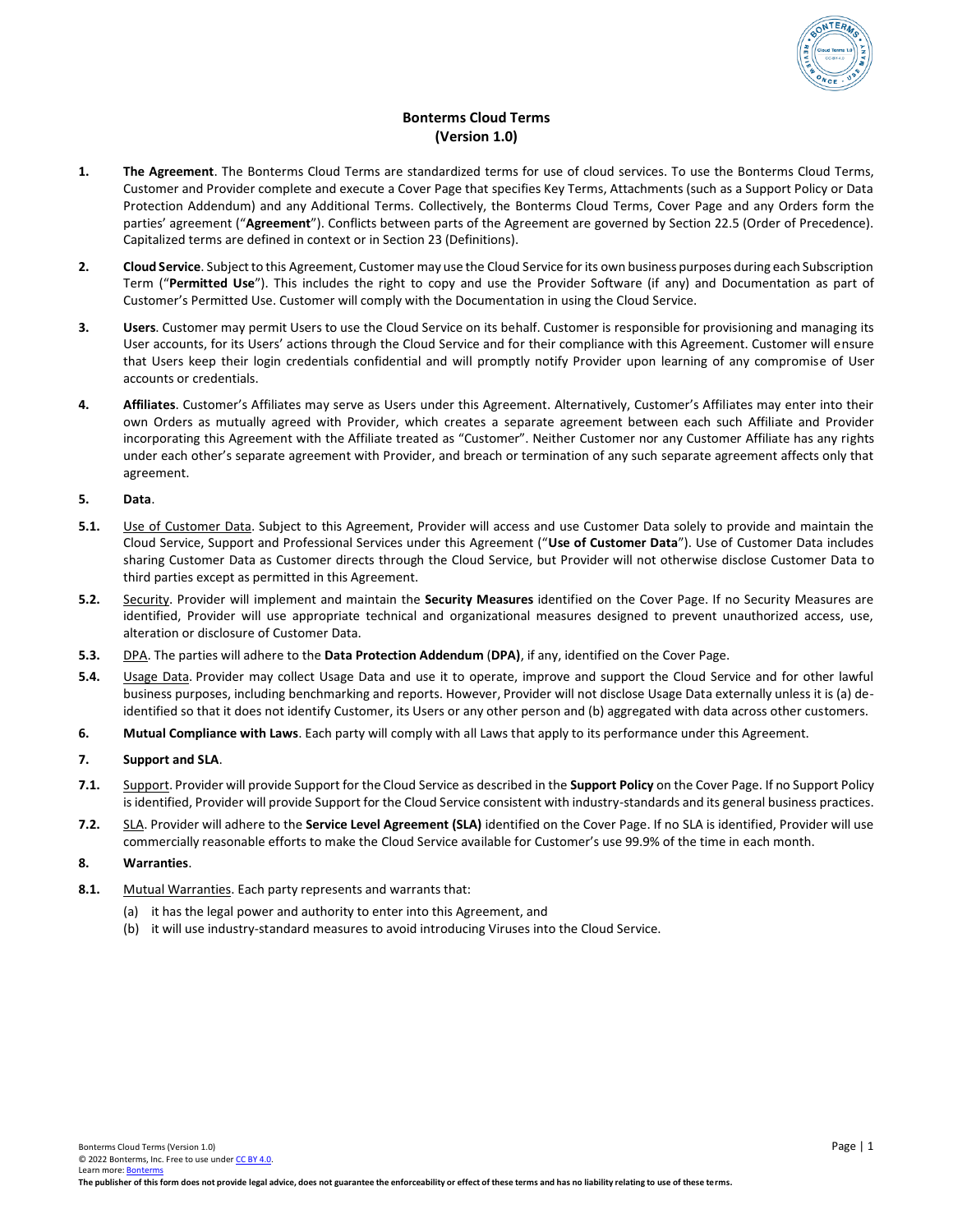

- **8.2.** Additional Provider Warranties. Provider warrants that:
	- (a) the Cloud Service will perform materially as described in the Documentation and Provider will not materially decrease the overall functionality of the Cloud Service during a Subscription Term (the "**Performance Warranty**"), and
	- (b) any Professional Services will be provided in a professional and workmanlike manner (the "**Professional Services Warranty**").
- **8.3.** Warranty Remedy. Provider will use reasonable efforts to correct a verified breach of the Performance Warranty or Professional Services Warranty reported by Customer. If Provider fails to do so within 30 days after Customer's warranty report ("**Fix Period**"), then either party may terminate the Order as relates to the non-conforming Cloud Service or Professional Services, in which case Provider will refund to Customer any pre-paid, unused fees for the terminated portion of the Subscription Term (for the Performance Warranty) or for the non-conforming Professional Services (for the Professional Services Warranty). To receive these remedies, Customer must report a breach of warranty in reasonable detail within 30 days after discovering the issue in the Cloud Service or 30 days after delivery of the relevant Professional Services ("**Claim Period**"). These procedures are Customer's exclusive remedies and Provider's sole liability for breach of the Performance Warranty or Professional Services Warranty.
- **8.4.** Disclaimers. **Except as expressly set out in this Agreement, each party disclaims all warranties, whether express, implied, statutory or otherwise, including warranties of merchantability, fitness for a particular purpose, title and noninfringement. Provider's warranties in this Section 8 do not apply to issues arising from Third Party Platforms or misuse or unauthorized modifications of the Cloud Service. These disclaimers apply to the full extent permitted by Law**.

# **9. Usage Rules**.

- **9.1.** Compliance. Customer (a) will comply with any **Acceptable Use Policy (AUP)** identified on the Cover Page and (b) represents and warrants that it has all rights necessary to use Customer Data with the Cloud Service and grant Provider the rights to Customer Data specified in this Agreement, without violating third-party intellectual property, privacy or other rights. Between the parties, Customer is responsible for the content and accuracy of Customer Data.
- **9.2.** High Risk Activities & Sensitive Data. Customer:
	- (a) will not use the Cloud Service for High Risk Activities,
	- (b) will not submit Sensitive Data to the Cloud Service, and
	- (c) acknowledges that the Cloud Service is not designed for (and Provider has no liability for) use prohibited in this Section 9.2.
- **9.3.** Restrictions. Customer will not and will not permit anyone else to: (a) sell, sublicense, distribute or rent the Cloud Service (in whole or part), grant non-Users access to the Cloud Service or use the Cloud Service to provide a hosted or managed service to others, (b) reverse engineer, decompile or seek to access the source code of the Cloud Service, except to the extent these restrictions are prohibited by Laws and then only upon advance notice to Provider, (c) copy, modify, create derivative works of or remove proprietary notices from the Cloud Service, (d) conduct security or vulnerability tests of the Cloud Service, interfere with its operation or circumvent its access restrictions or (e) use the Cloud Service to develop a product that competes with the Cloud Service.
- **10. Third-Party Platforms**. Customer may choose to enable integrations or exchange Customer Data with Third-Party Platforms. Customer's use of a Third-Party Platform is governed by its agreement with the relevant provider, not this Agreement, and Provider is not responsible for Third-Party Platforms or how their providers use Customer Data.
- **11. Professional Services**. Provider will perform Professional Services as described in an Order or Statement of Work, which may identify additional terms or milestones for the Professional Services. Customer will give Provider timely access to Customer Materials reasonably needed for Professional Services, and Provider will use the Customer Materials only for purposes of providing Professional Services. Subject to any limits in an Order or Statement of Work, Customer will reimburse Provider's reasonable travel and lodging expenses incurred in providing Professional Services. Customer may use code or other deliverables that Provider furnishes as part of Professional Services only in connection with Customer's authorized use of the Cloud Service under this Agreement.

#### **12. Fees**.

- **12.1.** Payment. Customer will pay the fees described in the Order. Unless the Order states otherwise, all amounts are due within 30 days after the invoice date (the "**Payment Period**"). Late payments are subject to a charge of 1.5% per month or the maximum amount allowed by Law, whichever is less. All fees and expenses are non-refundable except as expressly set out in this Agreement.
- **12.2.** Taxes. Customer is responsible for any sales, use, GST, value-added, withholding or similar taxes or levies that apply to its Orders, whether domestic or foreign ("**Taxes**"), other than Provider's income tax. Fees and expenses are exclusive of Taxes.
- **12.3.** Payment Disputes. If Customer disputes an invoice in good faith, it will notify Provider within the Payment Period and the parties will seek to resolve the dispute over a 15-day discussion period. Customer is not required to pay disputed amounts during the discussion period, but will timely pay all undisputed amounts. After the discussion period, either party may pursue any available remedies.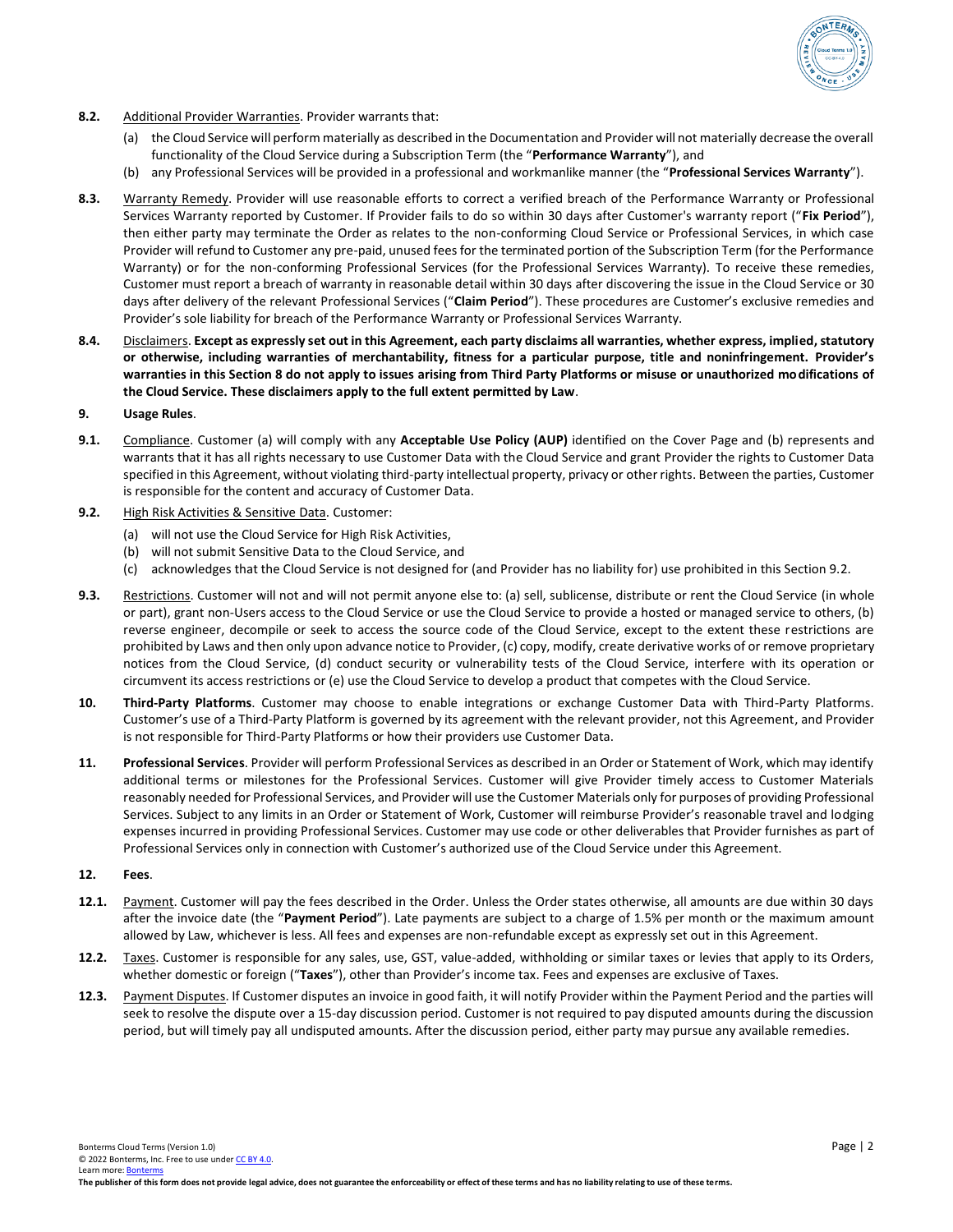

**13. Suspension**. Provider may suspend Customer's access to the Cloud Service and related services due to a Suspension Event, but where practicable will give Customer prior notice so that Customer may seek to resolve the issue and avoid suspension. Provider is not required to give prior notice in exigent circumstances or for a suspension made to avoid material harm or violation of Law. Once the Suspension Event is resolved, Provider will promptly restore Customer's access to the Cloud Service in accordance with this Agreement. "**Suspension Event**" means (a) Customer's account is 30 days or more overdue, (b) Customer is in breach of Section 9 (Usage Rules) or (c) Customer's use of the Cloud Service risks material harm to the Cloud Service or others.

### **14. Term and Termination**.

- **14.1.** Subscription Terms. Each **Subscription Term** will last for an initial 12-month period unless the Order states otherwise. Each Subscription Term will renew for successive periods unless (a) the parties agree on a different renewal Order or (b) either party notifies the other of non-renewal at least 30 days prior to the end of the current Subscription Term.
- **14.2.** Term of Agreement. This Agreement starts on the **Effective Date** and continues until the end of all Subscription Terms, unless sooner terminated in accordance with its terms. If no Subscription Term is in effect, either party may terminate this Agreement for any or no reason with notice to the other party.
- **14.3.** Termination. Either party may terminate this Agreement (including all Subscription Terms) if the other party (a) fails to cure a material breach of this Agreement within 30 days after notice, (b) ceases operation without a successor or (c) seeks protection under a bankruptcy, receivership, trust deed, creditors' arrangement, composition or comparable proceeding, or if such a proceeding is instituted against that party and not dismissed within 60 days.

# **14.4.** Data Export & Deletion.

- (a) During a Subscription Term, Customer may export Customer Data from the Cloud Service (or Provider will otherwise make the Customer Data available to Customer) as described in the Documentation.
- (b) After termination or expiration of this Agreement, within 60 days of request, Provider will delete Customer Data and each party will delete any Confidential Information of the other in its possession or control.
- (c) Nonetheless, the recipient may retain Customer Data or Confidential Information in accordance with its standard backup or record retention policies or as required by Law, subject to Section 5.2 (Security), Section 18 (Confidentiality) and any DPA.

## **14.5.** Effect of Termination.

- (a) Customer's right to use the Cloud Service, Support and Professional Services will cease upon any termination or expiration of this Agreement, subject to this Section 14.
- (b) The following Sections will survive expiration or termination of this Agreement: 5.4 (Usage Data), 8.4 (Disclaimers), 9 (Usage Rules), 12.1 (Payment) (for amounts then due), 12.2 (Taxes), 14.4 (Data Export & Deletion), 14.5 (Effect of Termination), 15 (Intellectual Property), 16 (Limitations of Liability), 17 (Indemnification), 18 (Confidentiality), 19 (Required Disclosures), 22 (General Terms) and 23 (Definitions).
- (c) Except where an exclusive remedy is provided, exercising a remedy under this Agreement, including termination, does not limit other remedies a party may have.

#### **15. Intellectual Property**.

- **15.1.** Reserved Rights. Neither party grants the other any rights or licenses not expressly set out in this Agreement. Except for Provider's express rights in this Agreement, as between the parties, Customer retains all intellectual property and other rights in Customer Data and Customer Materials provided to Provider. Except for Customer's express rights in this Agreement, as between the parties, Provider and its licensors retain all intellectual property and other rights in the Cloud Service, Professional Services deliverables and related Provider technology.
- **15.2.** Feedback. If Customer gives Provider feedback regarding improvement or operation of the Cloud Service, Support or Professional Services, Provider may use the feedback without restriction or obligation. All feedback is provided "AS IS" and Provider will not publicly identify Customer as the source of feedback without Customer's permission.

# **16. Limitations of Liability**.

- **16.1.** General Cap. **Each party's entire liability arising out of or related to this Agreement will not exceed the General Cap**.
- **16.2.** Consequential Damages Waiver**. Neither party will have any liability arising out of or related to this Agreement for indirect, special, incidental, reliance or consequential damages or damages for loss of use, lost profits or interruption of business, even if informed of their possibility in advance**.
- **16.3.** Exceptions and Enhanced Cap. **Sections 16.1 (General Cap) and 16.2 (Consequential Damages Waiver) will not apply to Enhanced Claims or Uncapped Claims. For all Enhanced Claims, each party's entire liability will not exceed the Enhanced Cap**.
- **16.4.** Nature of Claims. The waivers and limitations in this Section 16 apply regardless of the form of action, whether in contract, tort (including negligence), strict liability or otherwise and will survive and apply even if any limited remedy in this Agreement fails of its essential purpose.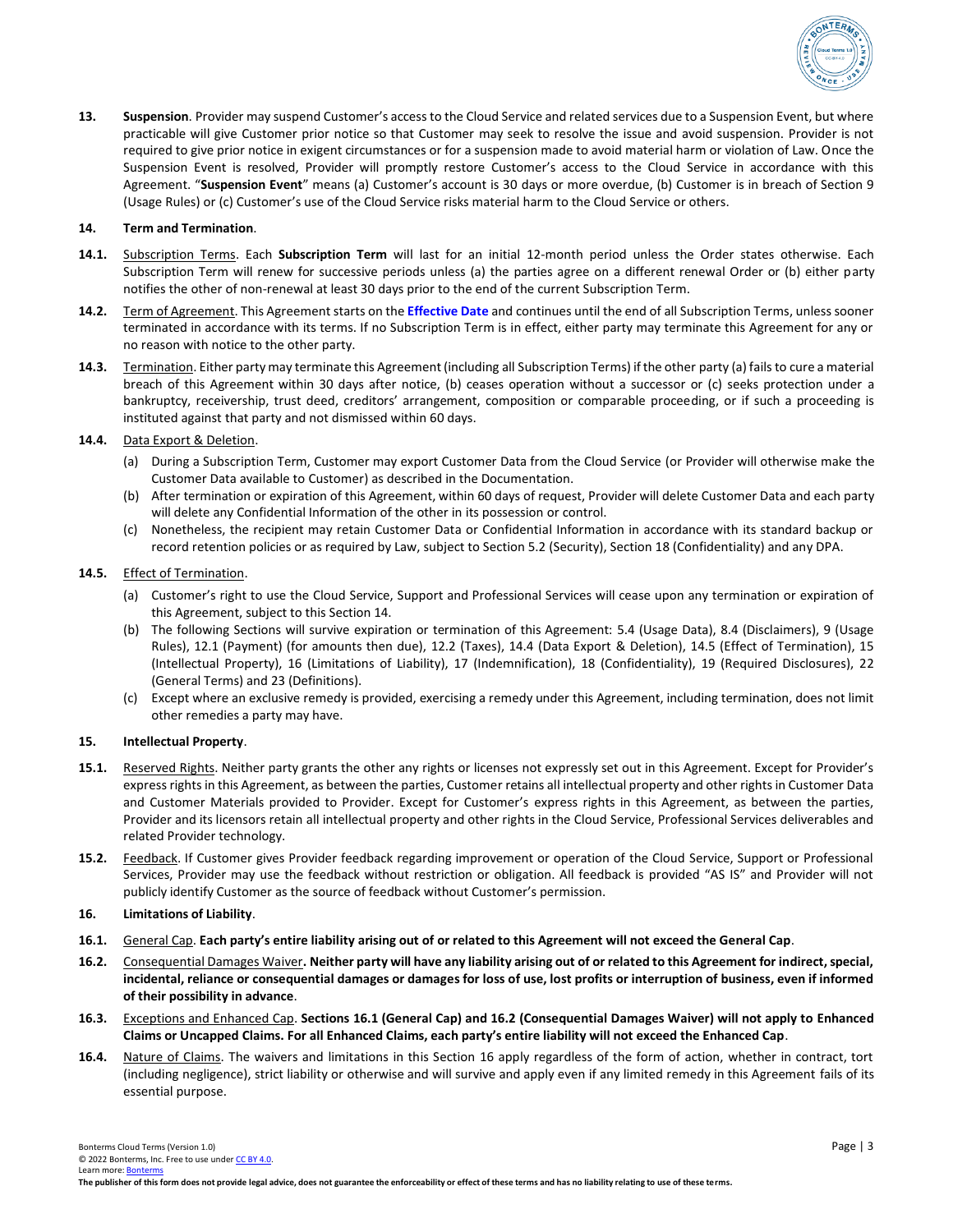

## **16.5.** Liability Definitions. The following definitions apply unless modified on the Cover Page.

"**Enhanced Cap**" means three times (3x) the General Cap.

"**Enhanced Claims**" means Provider's breach of Section 5.2 (Security) or either party's breach of Section 5.3 (DPA).

"**General Cap**" means amounts paid or payable by Customer to Provider under this Agreement in the 12 months immediately preceding the first incident giving rise to liability.

"**Uncapped Claims**" means (a) the indemnifying party's obligations under Section 17 (Indemnification), (b) either party's infringement or misappropriation of the other party's intellectual property rights, (c) any breach of Section 18 (Confidentiality), excluding breaches related to Customer Data and (d) liabilities that cannot be limited by Law.

### **17. Indemnification**.

- 17.1. Indemnification by Provider. Provider, at its own cost, will defend Customer from and against any Provider-Covered Claims and will indemnify and hold harmless Customer from and against any damages or costs awarded against Customer (including reasonable attorneys' fees) or agreed in settlement by Provider resulting from the Provider-Covered Claims.
- **17.2.** Indemnification by Customer. Customer, at its own cost, will defend Provider from and against any Customer-Covered Claims and will indemnify and hold harmless Provider from and against any damages or costs awarded against Provider (including reasonable attorneys' fees) or agreed in settlement by Customer resulting from the Customer-Covered Claims.
- **17.3.** Indemnification Definitions. The following definitions apply unless modified on the Cover Page.

"**Customer-Covered Claim**" means a third-party claim arising from Customer's breach or alleged breach of Section 9.1 (Compliance) or 9.2 (High-Risk Activities & Sensitive Data).

"**Provider-Covered Claim**" means a third-party claim that the Cloud Service, when used by Customer as authorized in this Agreement, infringes or misappropriates a third party's intellectual property rights.

- **17.4.** Procedures. The indemnifying party's obligations in this Section 17 are subject to receiving from the indemnified party: (a) prompt notice of the claim (but delayed notice will only reduce the indemnifying party's obligations to the extent it is prejudiced by the delay), (b) the exclusive right to control the claim'sinvestigation, defense and settlement and (c) reasonable cooperation at the indemnifying party's expense. The indemnifying party may not settle a claim without the indemnified party's prior approval if settlement would require the indemnified party to admit fault or take or refrain from taking any action (except regarding use of the Cloud Service when Provider is the indemnifying party). The indemnified party may participate in a claim with its own counsel at its own expense.
- **17.5.** Mitigation. In response to an infringement or misappropriation claim, if required by settlement or injunction or as Provider determines necessary to avoid material liability, Provider may: (a) procure rights for Customer's continued use of the Cloud Service, (b) replace or modify the allegedly infringing portion of the Cloud Service to avoid infringement, without reducing the Cloud Service's overall functionality or (c) terminate the affected Order and refund to Customer any pre-paid, unused fees for the terminated portion of the Subscription Term.
- **17.6.** Exceptions. Provider's obligations in this Section 17 do not apply to claims resulting from (a) modification or unauthorized use of the Cloud Service, (b) use of the Cloud Service in combination with items not provided by Provider, including Third-Party Platforms or (c) Provider Software other than the most recent release, if Provider made available (at no additional charge) a newer release that would avoid infringement.
- **17.7.** Exclusive Remedy. **This Section 17 sets out the indemnified party's exclusive remedy and the indemnifying party's sole liability regarding third-party claims of intellectual property infringement or misappropriation covered by this Section 17**.

#### **18. Confidentiality**.

- **18.1.** Use and Protection. As recipient, each party will (a) use Confidential Information only to fulfill its obligations and exercise its rights under this Agreement, (b) not disclose Confidential Information to third parties without the discloser's prior approval, except as permitted in this Agreement and (c) protect Confidential Information using at least the same precautions recipient uses for its own similar information and no less than a reasonable standard of care.
- **18.2.** Permitted Disclosures. The recipient may disclose Confidential Information to its employees, agents, contractors and other representatives having a legitimate need to know (including, for Provider, the subcontractors referenced in Section 22.10), provided it remains responsible for their compliance with this Section 18 and they are bound to confidentiality obligations no less protective than this Section 18.
- **18.3.** Exclusions. These confidentiality obligations do not apply to information that the recipient can document (a) is or becomes public knowledge through no fault of the recipient, (b) it rightfully knew or possessed, without confidentiality restrictions, prior to receipt from the discloser, (c) it rightfully received from a third party without confidentiality restrictions or (d) it independently developed without using or referencing Confidential Information.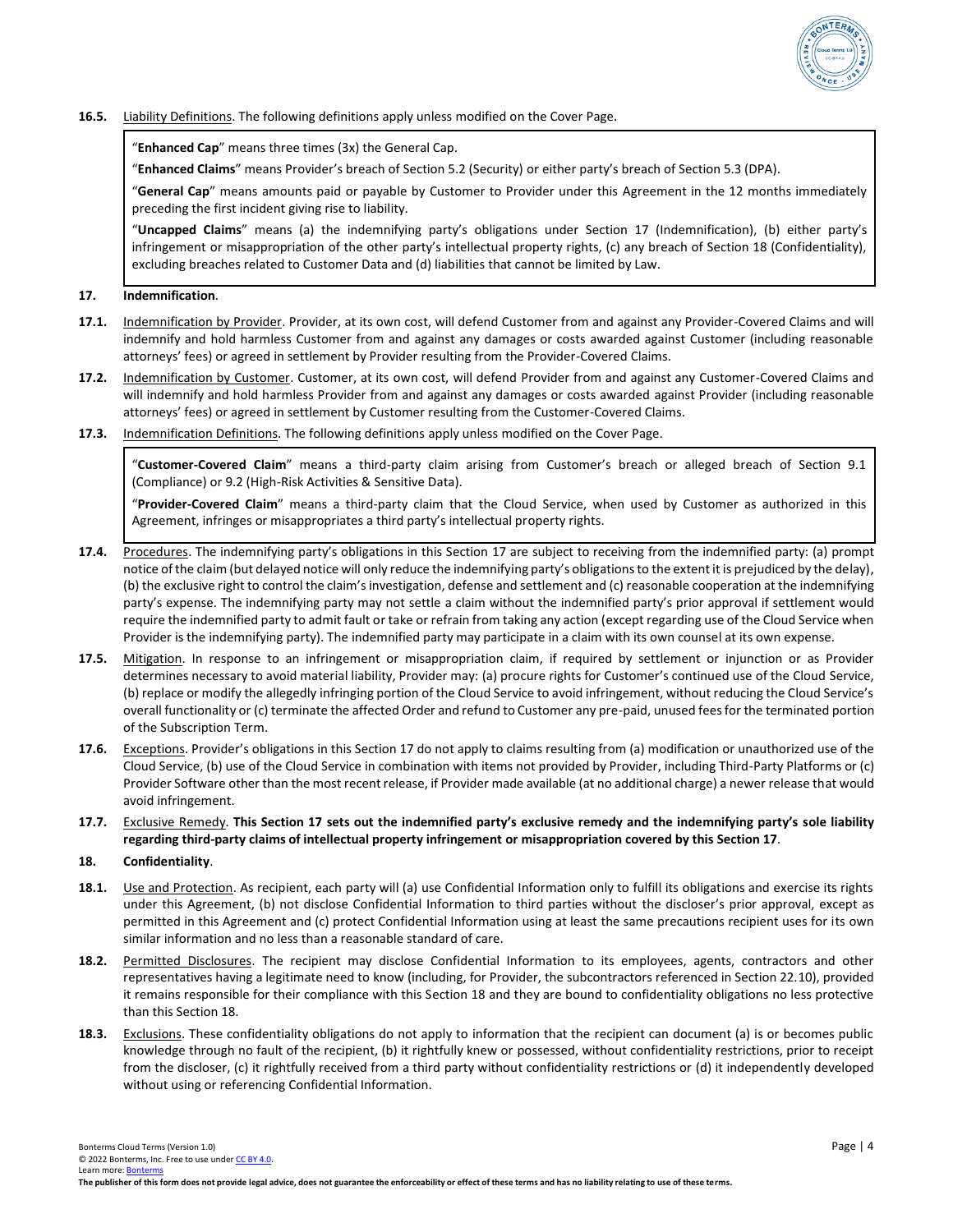

- 18.4. Remedies. Breach of this Section 18 may cause substantial harm for which monetary damages are an insufficient remedy. Upon a breach of this Section, the discloser is entitled to seek appropriate equitable relief, including an injunction, in addition to other remedies.
- **19. Required Disclosures**. The recipient may disclose Confidential Information (including Customer Data) to the extent required by Laws. If permitted by Law, the recipient will give the discloser reasonable advance notice of the required disclosure and reasonably cooperate, at the discloser's expense, to obtain confidential treatment for the Confidential Information.
- **20. Publicity**. Neither party may publicly announce this Agreement without the other party's prior approval or except as required by Laws.
- **21. Trials and Betas**. Provider may offer optional Trials and Betas. Use of Trials and Betas is permitted only for Customer's internal evaluation during the period designated by Provider on the Order (or if not designated, 30 days). Either party may terminate Customer's use of Trials and Betas at any time for any reason. Trials and Betas may be inoperable, incomplete or include features never released. **Notwithstanding anything else in this Agreement, Provider offers no warranty, indemnity, SLA or Support for Trials and Betas and its liability for Trials and Betas will not exceed US\$1,000**.

### **22. General Terms**.

- **22.1.** Assignment. Neither party may assign this Agreement without the prior consent of the other party, except that either party may assign this Agreement, with notice to the other party, in connection with the assigning party's merger, reorganization, acquisition or other transfer of all or substantially all of its assets or voting securities. Any non-permitted assignment is void. This Agreement will bind and inure to the benefit of each party's permitted successors and assigns.
- **22.2.** Governing Law and Courts. The **Governing Law** governs this Agreement and any action arising out of or relating to this Agreement, without reference to conflict of law rules. The parties will adjudicate any such action in the **Courts** and each party consents to the exclusive jurisdiction and venue of the **Courts** for these purposes.
- **22.3.** Notices.
	- (a) Except as set out in this Agreement, notices, requests and approvals under this Agreement must be in writing to the addresses on the Cover Page and will be deemed given: (1) upon receipt if by personal delivery, (2) upon receipt if by certified or registered U.S. mail (return receipt requested), (3) one day after dispatch if by a commercial overnight delivery or (4) upon delivery if by email. Either party may update its address with notice to the other.
	- (b) Provider may also send operational notices through the Cloud Service.
- **22.4.** Entire Agreement. This Agreement is the parties' entire agreement regarding its subject matter and supersedes any prior or contemporaneous agreements regarding its subject matter. In this Agreement, headings are for convenience only and "including" and similar terms are to be construed without limitation. Excluding Orders, terms in business forms, purchase orders or quotes used by either party will not amend or modify this Agreement; any such documents are for administrative purposes only. This Agreement may be executed in counterparts (including electronic copies and PDFs), each of which is deemed an original and which together form one and the same agreement.
- 22.5. Order of Precedence. First any Additional Terms and then Attachments will control in any conflict with these Bonterms Cloud Terms. An Order may not modify any other part of the Agreement unless the Order specifically identifies the provisions that it supersedes.
- **22.6.** Amendments. Any amendments to this Agreement must be in writing and signed by each party's authorized representatives.
- **22.7.** Operational Changes. With notice to Customer, Provider may modify the **Support Policy, SLA** or **Security Measures** to reflect new features or changing practices, but the modifications may not be retroactive or materially decrease Provider's overall obligations during a Subscription Term.
- **22.8.** Waivers and Severability. Waivers must be signed by the waiving party's authorized representative and cannot be implied from conduct. If any provision of this Agreement is held invalid, illegal or unenforceable, it will be limited to the minimum extent necessary so the rest of this Agreement remains in effect.
- 22.9. Force Majeure. Neither party is liable for a delay or failure to perform this Agreement due to a Force Majeure. If a Force Majeure materially adversely affects the Cloud Service for 15 or more consecutive days, either party may terminate the affected Order(s) upon notice to the other and Provider will refund to Customer any pre-paid, unused fees for the terminated portion of the Subscription Term. However, this Section does not limit Customer's obligations to pay fees owed.
- **22.10.** Subcontractors. Provider may use subcontractors and permit them to exercise its rights and fulfill its obligations, but Provider remains responsible for their compliance with this Agreement and for its overall performance under this Agreement. This does not limit any additional terms for subprocessors under a DPA.
- **22.11.** Independent Contractors. The parties are independent contractors, not agents, partners or joint venturers.
- **22.12.** No Third-Party Beneficiaries. There are no third-party beneficiaries to this Agreement.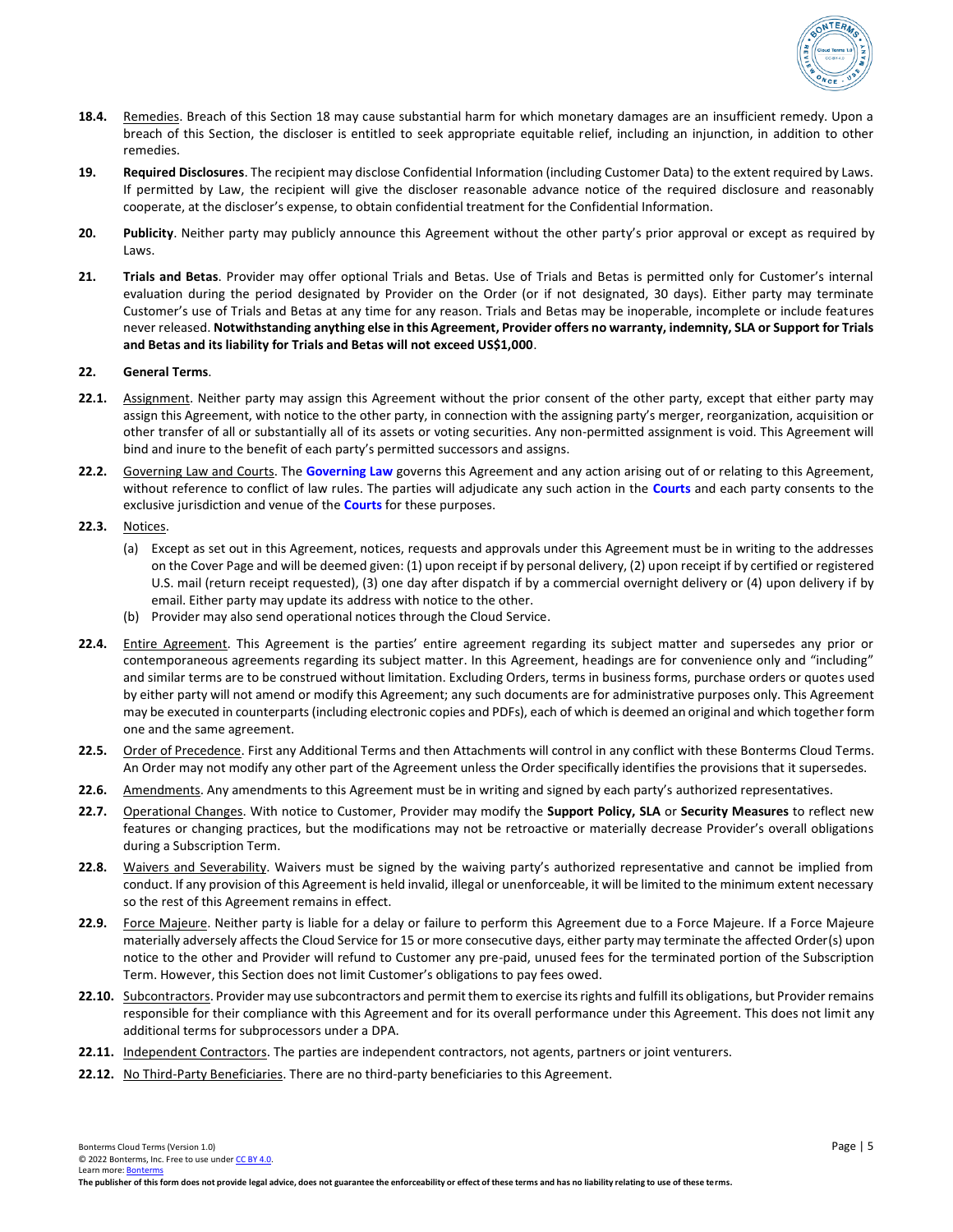

- **22.13.** Open Source. Provider Software distributed to Customer (if any) may include third-party open source software ("**Open Source**") as listed in the Documentation or by Provider upon request. If Customer elects to use the Open Source on a stand-alone basis, that use is subject to the applicable Open Source license and not this Agreement.
- **22.14.** Export. Each party (a) will comply with all export and import Laws in performing this Agreement and (b) represents and warrants that it is not listed on any U.S. government list of prohibited or restricted parties or located in (or a national of) a country subject to a U.S. government embargo or designated by the U.S. government as a "terrorist supporting" country. Customer will not submit to the Cloud Service any data controlled under the U.S. International Traffic in Arms Regulations.
- 22.15. Government Rights. To the extent applicable, the Cloud Service is "commercial computer software" or a "commercial item" for purposes of FAR 12.212 for and DFARS 227.7202. Use, reproduction, release, modification, disclosure or transfer of the Cloud Service is governed solely by the terms of this Agreement, and all other use is prohibited.

### **23. Definitions**.

"**Acceptable Use Policy**" or "**AUP**" is defined in Section 9.1 (Compliance).

"**Additional Terms**" means any additions to or modifications of these Bonterms Cloud Terms that the parties specify on the Cover Page.

"**Affiliate**" means an entity controlled, controlling or under common control with a party, where control means at least 50% ownership or power to direct an entity's management.

"**Agreement**" has the meaning given in Section 1 (The Agreement).

"**Attachments**" means any attachments, policies or documents that the parties specify on the Cover Page.

"**Bonterms Cloud Terms**" means these Bonterms Cloud Terms (Version 1.0).

"**Cloud Service**" means Provider's proprietary cloud service, as identified in the relevant Order and as modified from time to time. The Cloud Service includes the Provider Software and Documentation but not Professional Services deliverables or Third-Party Platforms.

"**Confidential Information**" means information disclosed by or on behalf of one party (as discloser) to the other party (as recipient) under this Agreement, in any form, which (a) the discloser identifies to recipient as "confidential" or "proprietary" or (b) should be reasonably understood as confidential or proprietary due to its nature and the circumstances of its disclosure. Provider's Confidential Information includes technical or performance information about the Cloud Service, and Customer's Confidential Information includes Customer Data. Information on the Cover Page is each party's Confidential Information.

"**Cover Page**" means a Bonterms cover page or other document that (a) incorporates these Bonterms Cloud Terms by reference, (b) specifies the Key Terms and any Additional Terms and incorporates any Attachments and (c) is signed by Customer and Provider.

"**Customer**" means the party identified as "Customer" on the Cover Page.

"**Customer Data**" means any data, content or materials that Customer (including its Users) submits to its Cloud Service accounts, including from Third-Party Platforms.

"**Customer Materials**" means materials and resources that Customer makes available to Provider in connection with Professional Services.

"**Data Protection Addendum**" or "**DPA**" is defined in Section 5.3 (DPA).

"**Documentation**" means Provider's standard usage documentation for the Cloud Service.

"**Force Majeure**" means an unforeseen event beyond a party's reasonable control, such as a strike, blockade, war, pandemic, act of terrorism, riot, third-party Internet or utility failure, refusal of government license or natural disaster, where the affected party takes reasonable and customary measures to avoid or mitigate such event's effects.

"**High Risk Activities**" means activities where use or failure of the Cloud Service could lead to death, personal injury or environmental damage, including life support systems, emergency services, nuclear facilities, autonomous vehicles or air traffic control.

"**Key Terms**" means Effective Date, Governing Law, Courts or other terms specified by the parties as "Key Terms" on the Cover Page.

"**Laws**" means all laws, regulations, rules, court orders or other binding requirements of a government authority that apply to a party.

"Order" means an order for Customer's access to the Cloud Service, Support, Professional Services or related services that is executed by the parties and references this Agreement.

"**Personal Data**" means Customer Data relating to an identified or identifiable natural person.

"**Professional Services**" means training, migration or other professional services that Provider furnishes to Customer related to the Cloud Service.

"**Provider**" means the party identified as "Provider" on the Cover Page.

"**Provider Software**" means any proprietary apps or software that Provider distributes to Customer as part of the Cloud Service.